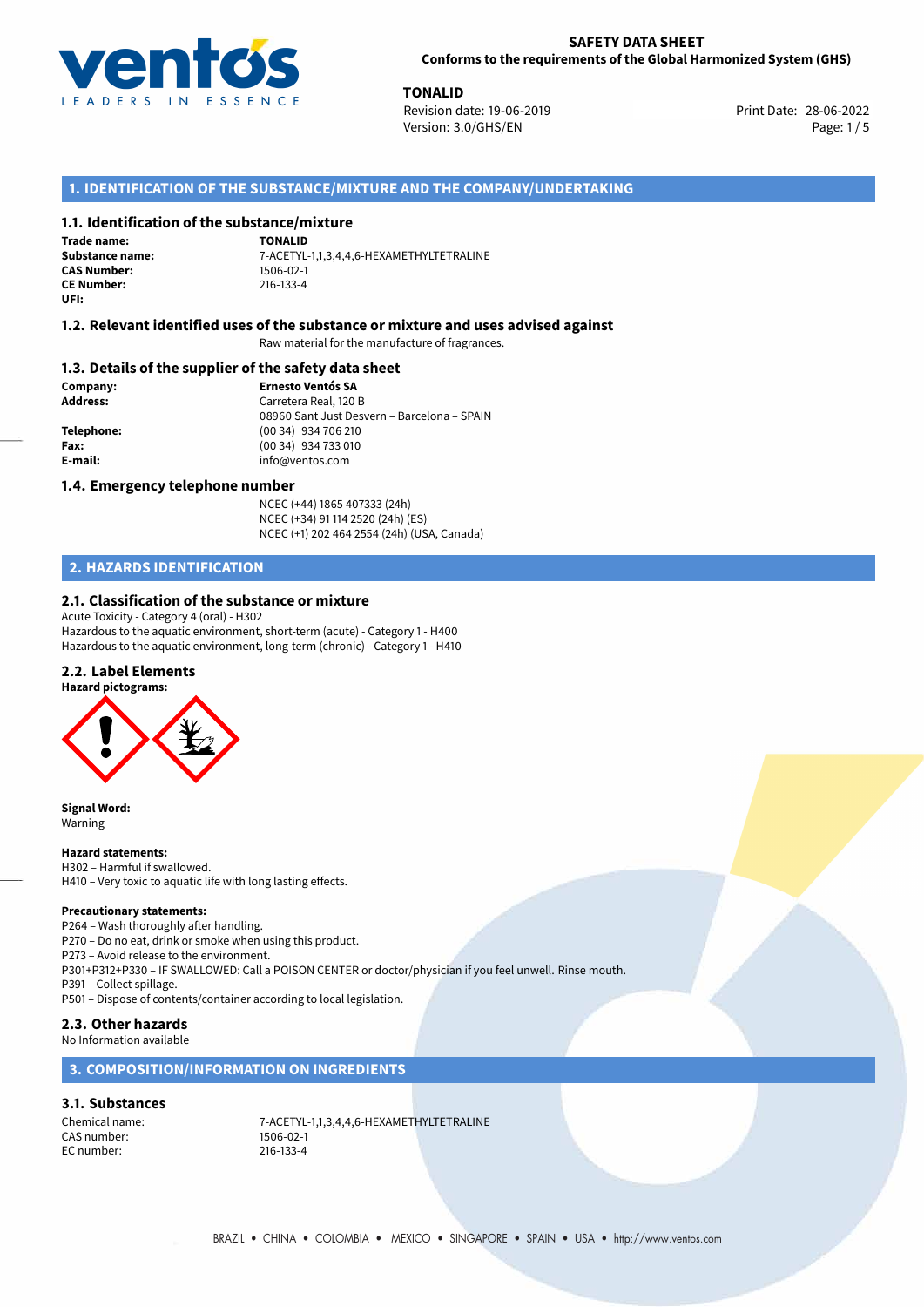

**TONALID**<br>
Revision date: 19-06-2019 **Print Date: 28-06-2022** Version: 3.0/GHS/EN Page: 2 / 5

### **Hazardous constituents:**

| <b>Chemical Name</b>                         | % (w/w)   | <b>CAS No</b><br><b>EC No</b> | <b>Classification according to GHS</b>                                                                                                                                                                     |
|----------------------------------------------|-----------|-------------------------------|------------------------------------------------------------------------------------------------------------------------------------------------------------------------------------------------------------|
| 7-ACETYL-1,1,3,4,4,6-<br>HEXAMETHYLTETRALINE | $\geq$ 50 | 1506-02-1<br>216-133-4        | Acute Toxicity - Category 4 (oral) - H302<br>Hazardous to the aquatic environment, short-term (acute) - Category 1 - H400<br>Hazardous to the aquatic environment, long-term (chronic) - Category 1 - H410 |

[See the full text of the hazard statements in section 16.](#page-4-0)

### **3.2. Mixtures**

Not applicable.

## **4. FIRST-AID MEASURES**

## **4.1. Description of necessary first aid measures**

| Ingestion:    | Rinse mouth with water.                                                                                               |  |  |
|---------------|-----------------------------------------------------------------------------------------------------------------------|--|--|
|               | Obtain medical advice.                                                                                                |  |  |
|               | Keep at rest. Do not induce vomiting.                                                                                 |  |  |
| Eye contact:  | In case of contact with eyes, rinse immediately with plenty of water for at least 15 minutes and seek medical advice. |  |  |
| Inhalation:   | Remove person to fresh air and keep at rest.                                                                          |  |  |
|               | Seek immediate medical advice.                                                                                        |  |  |
| Skin contact: | Take off immediately all contaminated clothing.                                                                       |  |  |
|               | Thoroughly wash affected skin with soap and water.                                                                    |  |  |
|               | Seek medical attention if symptoms persist.                                                                           |  |  |

# **4.2. Most important symptoms and effects, both acute and delayed**

No information available.

## **4.3. Indication of any immediate medical attention and special treatment needed**

No information available.

## **5. FIRE-FIGHTING MEASURES**

### **5.1. Extinguishing Media**

Water spray, carbon dioxide, dry chemical powder or appropriate foam. For safety reasons do not use full water jet.

### **5.2. Special hazards arising from the substance or mixture**

Known or Anticipated Hazardous Products of Combustion: Emits toxic fumes under fire conditions.

### **5.3. Advice for firefighters**

High temperatures can lead to high pressures inside closed containers. Avoid inhalation of vapors that are created. Use appropriate respiratory protection. Do not allow spillage of fire to be poured into drains or watercourses. Wear self-contained breathing apparatus and protective clothing.

# **6. ACCIDENTAL RELEASE MEASURES**

### **6.1. Personal precautions, protective equipment and emergency procedures**

Evacuate surronding areas. Ensure adequate ventilation. Keep unnecessary and unprotected personnel from entering. Do not breathe vapor/spray. Avoid contact with skin and eyes. Information regarding personal protective measures: see section 8.

### **6.2. Environmental precautions**

To avoid possible contamination of the environment, do not discharge into any drains, surface waters or groundwaters.

### **6.3. Methods and materials for containment and cleaning up**

Cover with an inert, inorganic, non-combustible absorbent material (e.g. dry-lime, sand, soda ash). Place in covered containers using non-sparking tools and transport outdoors. Avoid open flames or sources of ignition (e.g. pilot lights on gas hot water heater). Ventilate area and wash spill site after material pickup is complete.

### **6.4. Reference to other sections**

Information regarding exposure controls, personal protection and disposal considerations can be found in sections 8 and 13.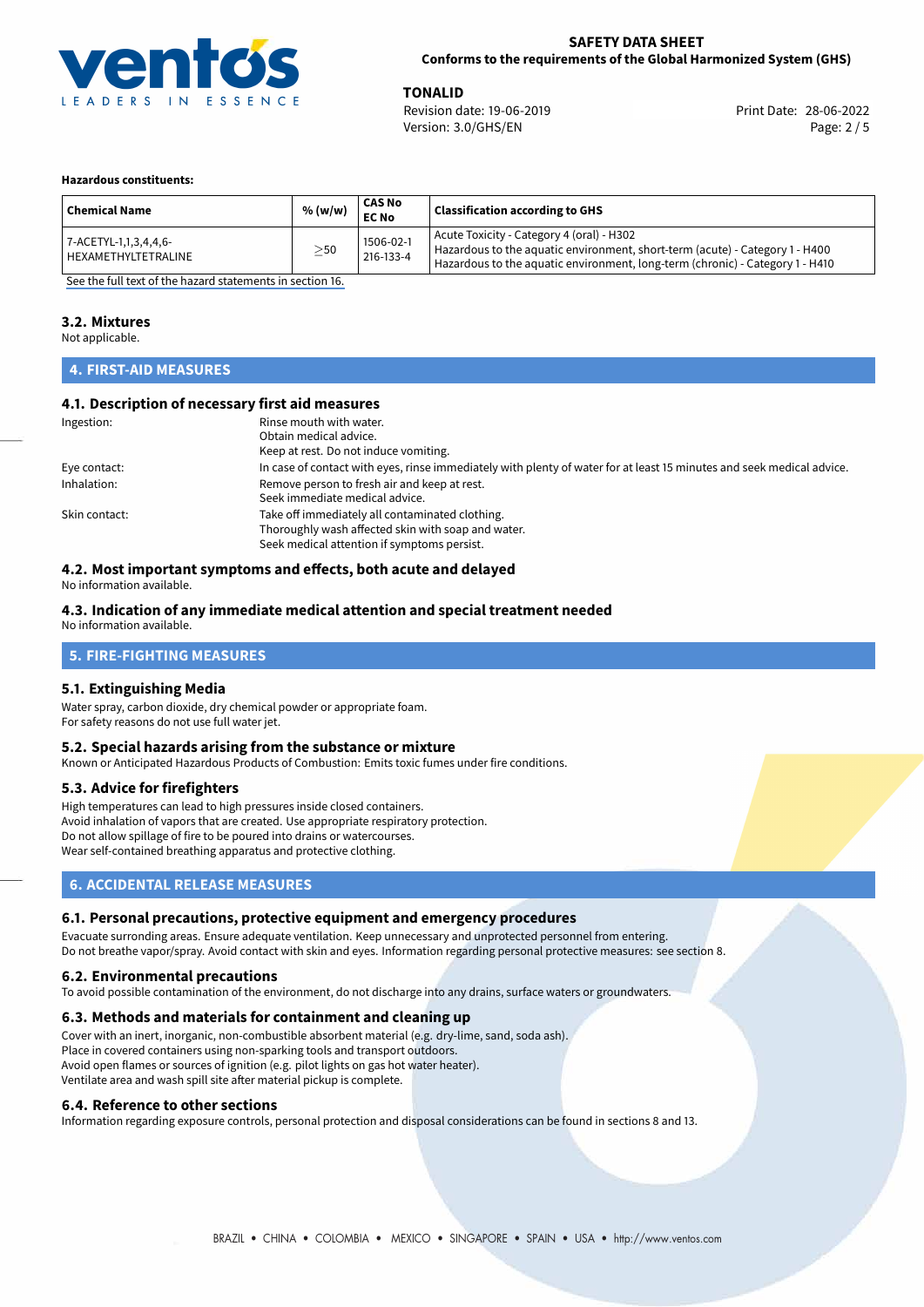

**TONALID**<br>
Revision date: 19-06-2019 **Print Date: 28-06-2022** Version: 3.0/GHS/EN Page: 3 / 5

# **7. HANDLING AND STORAGE**

# **7.1. Precautions for safe handling**

Do not store or handle this material near food or drinking water. Do not smoke. Avoid contact with the eyes, skin and clothing. Wear protective clothing and use glasses. Observe the rules of safety and hygiene at work. Keep in the original container or an alternative made from a compatible material.

# **7.2. Conditions for safe storage, including any incompatibilities**

Store in tightly closed and preferably full containers in a cool, dry and ventilated area, protected from light. Keep away from sources of ignition (e.g. hot surfaces, sparks, flame and static discharges). Keep away from incompatible materials (see section 10).

## **7.3. Specific end use(s)**

No information available.

**8. EXPOSURE CONTROLS AND PERSONAL PROTECTION**

# **8.1. Control parameters**

Components with occupational exposure limits: None known.

### **8.2. Exposure controls**

Measures should be taken to prevent materials from being splashed into the body. Provide adequate ventilation, according to the conditions of use. Use a mechanical exhaust if required.

### **8.3. Individual protection measures, such as personal protective equipment**

| Eye/Face protection:             | Chemical safety goggles are recommended. Wash contaminated goggles before reuse.                                                            |  |  |  |
|----------------------------------|---------------------------------------------------------------------------------------------------------------------------------------------|--|--|--|
| Hand Protection:                 | Chemical-resistant gloves are recommended. Wash contaminated gloves before reuse.                                                           |  |  |  |
| Body protection:                 | Personal protective equipment for the body should be selected based on the task being performed and the risks<br>involved.                  |  |  |  |
| Respiratory Protection:          | In case of insufficient ventilation, use suitable respiratory equipment.                                                                    |  |  |  |
| Environmental exposure controls: | Emissions from ventilation or process equipment should be checked to ensure they comply with environmental<br>protection legislation.       |  |  |  |
|                                  | In some cases, filters or engineering modifications to the process equipment will be necessary to reduce emissions to<br>acceptable levels. |  |  |  |
|                                  |                                                                                                                                             |  |  |  |

# **9. PHYSICAL AND CHEMICAL PROPERTIES**

## **9.1. Information on basic physical and chemical properties**

| Appearance:                            | Solid                          |
|----------------------------------------|--------------------------------|
| Colour:                                | Conforms to standard           |
| Odour:                                 | Conforms to standard           |
| Odour theshold:                        | Not determined                 |
| pH:                                    | Not determined                 |
| Melting point/freezing point:          | > 52                           |
| Boling point/boiling range (°C):       | 180 (15 mbar)                  |
| Flash point:                           | $110^{\circ}$ C                |
| Evaporation rate:                      | Not determined                 |
| Flammability:                          | Not determined                 |
| Lower flammability/Explosive limit:    | Not determined                 |
| Upper flammability/Explosive limit:    | Not determined                 |
| Vapour pressure:                       | 0,682E-3 mbar (25°C)(MEASURED) |
| Vapour Density:                        | Not determined                 |
| Density:                               | Not determined                 |
| Relative density:                      | Not determined                 |
| Water solubility:                      | <b>INSOLUBLE IN WATER</b>      |
| Solubility in other solvents:          | SOLUBLE IN ETHANOL             |
| Partition coefficient n-octanol/water: | Log Pow 5,7 (MEASURED)         |
| Auto-ignition temperature:             | Not determined                 |
| Decomposition temperature:             | Not determined                 |
| Viscosity, dynamic:                    | Not determined                 |
| Viscosity, kinematic:                  | Not determined                 |
| Explosive properties:                  | Not determined                 |
| Oxidising properties:                  | <b>NONE EXPECTED</b>           |
|                                        |                                |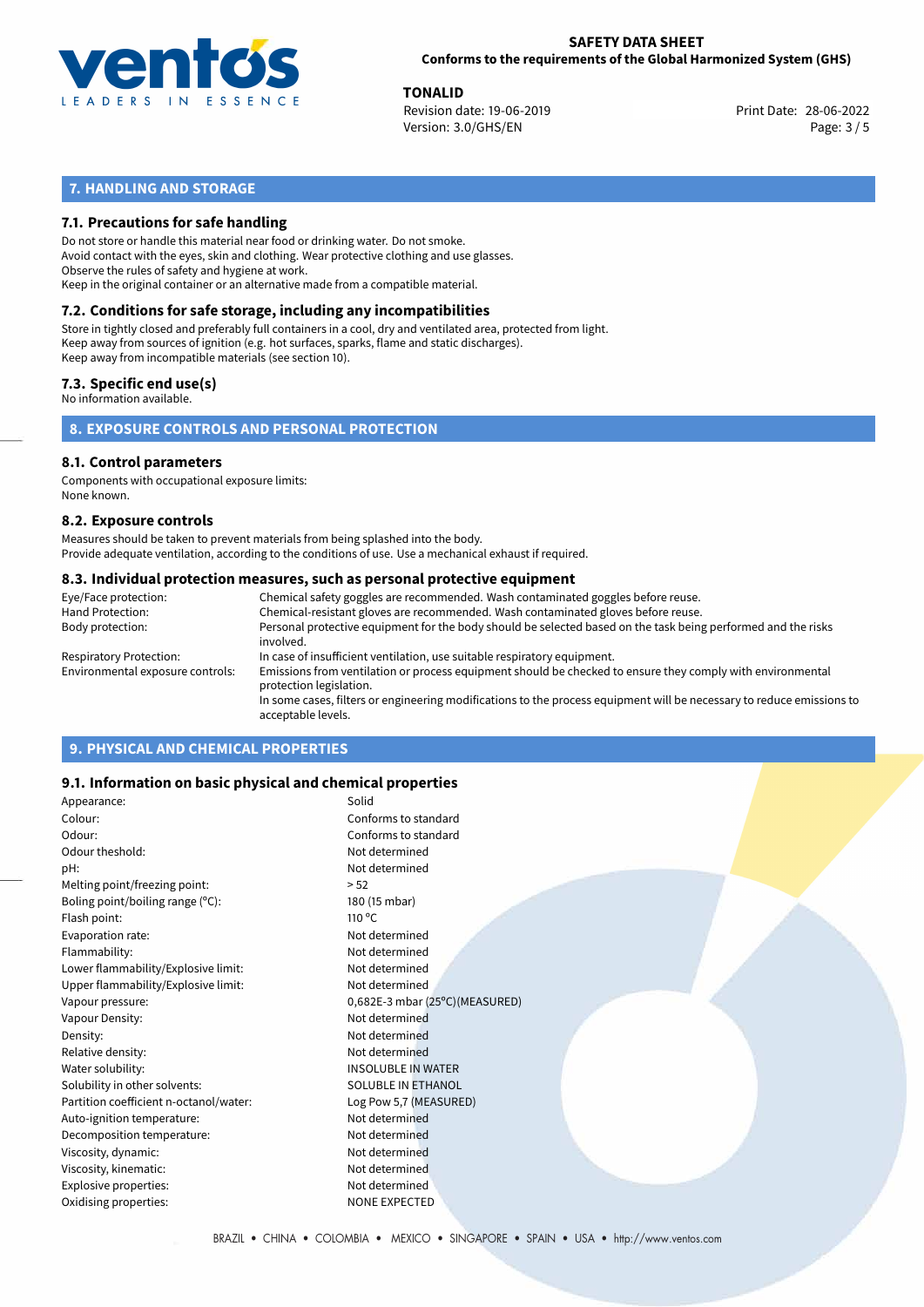

**TONALID**<br>
Revision date: 19-06-2019 **Print Date: 28-06-2022** Version: 3.0/GHS/EN Page: 4 / 5

# **10. STABILITY AND REACTIVITY**

### **10.1. Reactivity**

No hazardous reactions if stored and handled as prescribed/indicated.

### **10.2. Chemical stability**

The product is stable if stored and handled as prescribed/indicated.

### **10.3. Possibility of hazardous reactions**

No hazardous reactions if stored and handled as prescribed/indicated.

### **10.4. Conditions to Avoid**

Conditions to Avoid: Excessive heat, flame or other ignition sources.

### **10.5. Incompatible materials**

Avoid contact with strong acids and bases and oxidizing agents.

### **10.6. Hazardous decomposition products**

During combustion may form carbon monoxide and unidentified organic compounds.

# **11. TOXICOLOGICAL INFORMATION**

| <b>Acute toxicity</b>             | Harmful if swallowed.                                                     |  |  |
|-----------------------------------|---------------------------------------------------------------------------|--|--|
| <b>Skin corrosion/irritation</b>  | Based on the data available, the criteria for classification are not met. |  |  |
| Serious eye damage/irritation     | Based on the data available, the criteria for classification are not met. |  |  |
| Respiratory or skin sensitisation | Based on the data available, the criteria for classification are not met. |  |  |
| Germ cell mutagenicity            | Based on the data available, the criteria for classification are not met. |  |  |
| Carcinogenicity                   | Based on the data available, the criteria for classification are not met. |  |  |
| <b>Reproductive toxicity</b>      | Based on the data available, the criteria for classification are not met. |  |  |
| <b>STOT-single exposure</b>       | Based on the data available, the criteria for classification are not met. |  |  |
| <b>STOT-repeated exposure</b>     | Based on the data available, the criteria for classification are not met. |  |  |
| <b>Aspiration hazard</b>          | Based on the data available, the criteria for classification are not met. |  |  |

## **12. ECOLOGICAL INFORMATION**

### **12.1. Toxicity**

**Assessment:** Very toxic to aquatic life with long lasting effects. **Experimental/calculated data:** No information available.

**12.2. Degradability** Biodegradation : Not readily biodegradable.

# **12.3. Bioaccumulative potential**

No information available.

**12.4. Soil mobility** No information available.

## **12.5. Other adverse effects**

See also sections 6, 7, 13 and 15 Do not allow to get into waste water or waterways.

## **13. DISPOSAL CONSIDERATIONS**

### **13.1. Waste treatment methods**

Dispose of in accordance with national and local environmental regulations.